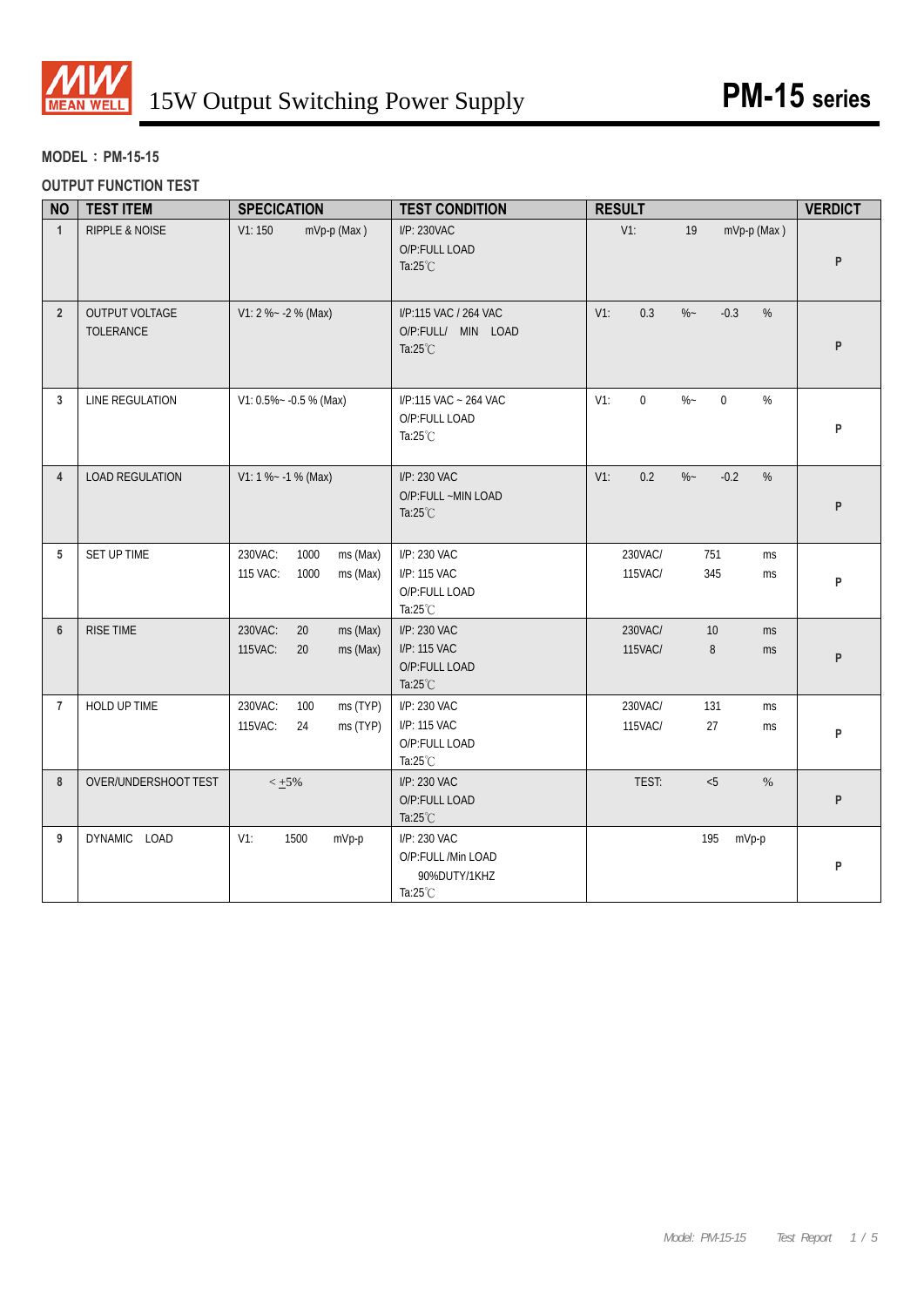

#### **INPUT FUNCTION TEST**

| <b>NO</b>      | <b>TEST ITEM</b>             | <b>SPECICATION</b>                                                      | <b>TEST CONDITION</b>                                                                                                                      | <b>RESULT</b>                                                                               | <b>VERDICT</b> |
|----------------|------------------------------|-------------------------------------------------------------------------|--------------------------------------------------------------------------------------------------------------------------------------------|---------------------------------------------------------------------------------------------|----------------|
| $\mathbf{1}$   | <b>INPUT VOLTAGE RANGE</b>   | 85VAC~264 VAC                                                           | I/P:TESTING<br>O/P:FULL LOAD<br>Ta: $25^{\circ}$ C                                                                                         | 50 V~264V                                                                                   |                |
|                |                              |                                                                         | $I/P$ :<br>LOW-LINE-3V= $82$ V<br>HIGH-LINE+15%=300 V<br>O/P:FULL/MIN LOAD<br>ON: 30 Sec. OFF: 30 Sec 10MIN<br>(AC POWER ON/OFF NO DAMAGE) | <b>TEST: OK</b>                                                                             | P              |
| $\overline{2}$ | <b>INPUT FREQUENCY RANGE</b> | 47HZ ~440 HZ<br>NO DAMAGE OSC                                           | $I/P$ : 85 VAC ~ 264 VAC<br>O/P:FULL~MIN LOAD<br>Ta: $25^{\circ}$ C                                                                        | <b>TEST: OK</b>                                                                             | P              |
| 3              | <b>EFFICIENCY</b>            | 79 % (TYP)                                                              | I/P: 230 VAC<br>O/P:FULL LOAD<br>Ta: $25^{\circ}$ C                                                                                        | 80.4%                                                                                       | P              |
| 4              | <b>INPUT CURRENT</b>         | 230V/<br>0.2<br>A (TYP)<br>115V/<br>0.35<br>A (TYP)                     | I/P: 230 VAC<br>I/P: 115 VAC<br>O/P:FULL LOAD<br>Ta: $25^{\circ}$ C                                                                        | A/ 230 VAC<br>$=$<br>0.18<br>0.29<br>A/ 115 VAC<br>$\vert$ =                                | P              |
| 5              | <b>INRUSH CURRENT</b>        | 230V/<br>50<br>A (TYP)<br>$115$ V/<br>A(TYP)<br>30<br><b>COLD START</b> | I/P: 230 VAC<br>I/P: 115 VAC<br>O/P:FULL LOAD<br>Ta: $25^{\circ}$ C                                                                        | 37<br>A/230 VAC<br>$=$<br>19<br>A/ 115 VAC<br>$=$                                           | P              |
| 6              | <b>LEAKAGE CURRENT</b>       | <80uA /264 VAC<br>for touch leakage current                             | I/P: 264 VAC<br>O/P:Min LOAD<br>Ta: $25^{\circ}$ C                                                                                         | $L-V+$ :<br>68<br>uA<br>$L-V$ :<br>68<br>uA<br>$N-V+$ :<br>68<br>uA<br>$N-V$ -:<br>68<br>uA | P              |

### **PROTECTION FUNCTION TEST**

| <b>NO</b>               | <b>TEST ITEM</b>        | <b>SPECICATION</b>                        | <b>TEST CONDITION</b>                                             | <b>RESULT</b>                                      | <b>VERDICT</b> |
|-------------------------|-------------------------|-------------------------------------------|-------------------------------------------------------------------|----------------------------------------------------|----------------|
|                         | OVER LOAD PROTECTION    | Above 105 %                               | I/P: 230 VAC<br>I/P: 115 VAC<br>O/P:TESTING<br>Ta: $25^{\circ}$ C | 147%/230 VAC<br>150%/115 VAC<br><b>Hiccup Mode</b> | P              |
| $\overline{\mathbf{2}}$ | OVER VOLTAGE PROTECTION | CH1: 17.25V ~ 20.25V                      | O/P:MIN LOAD<br>Ta: $25^{\circ}$ C                                | 18.6V/60mA<br>Shut off                             | P              |
| 3                       | SHORT PROTECTION        | SHORT EVERY OUTPUT<br>NO DAMAGE<br>1 HOUR | I/P: 264 VAC<br>O/P:FULL LOAD<br>Ta: $25^{\circ}$ C               | NO DAMAGE<br>Hiccup Mode                           | P              |

# **CONTROL FUNCTION TEST**

| <b>NO</b> | <b>TEST ITEM</b>          | <b>SPECICATION</b> | <b>TEST CONDITION</b>       | <b>RESULT</b> | <b>VERDICT</b> |
|-----------|---------------------------|--------------------|-----------------------------|---------------|----------------|
|           | No load power consumption | < 0.5W             | I/P: 240 VAC<br>O/P:NO LOAD | 0.33W/240 VAC |                |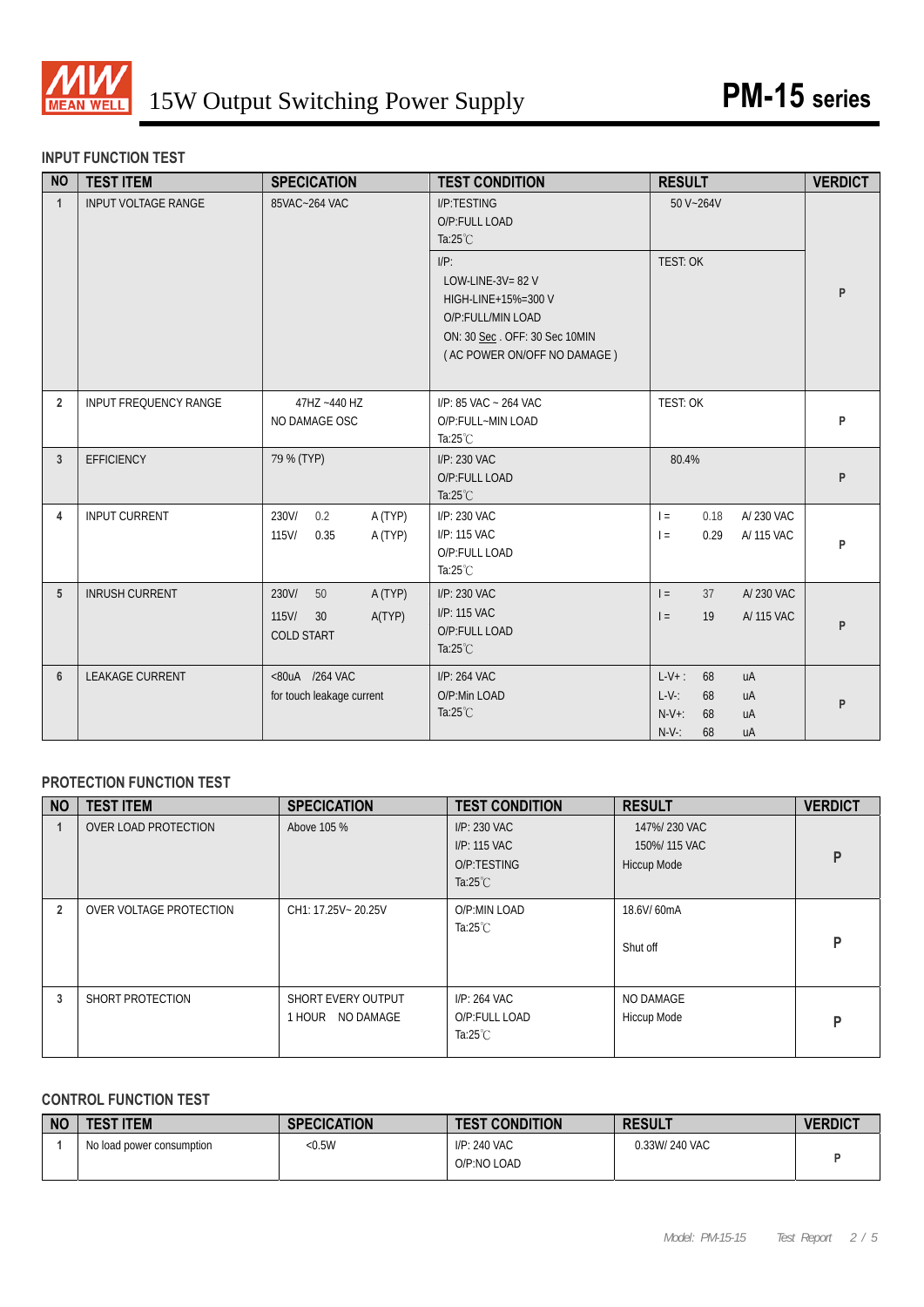

#### **ENVIRONMENT TEST**

| <b>NO</b>      | <b>TEST ITEM</b>       | <b>SPECICATION</b>             |                                           |  | <b>TEST CONDITION</b>           | <b>RESULT</b>         |                       | <b>VERDICT</b> |
|----------------|------------------------|--------------------------------|-------------------------------------------|--|---------------------------------|-----------------------|-----------------------|----------------|
| $\mathbf{1}$   | TEMPERATURE RISE TEST  | MODEL: PM-15-24                |                                           |  |                                 |                       |                       |                |
|                |                        | 1. ROOM AMBIENT BURN-IN: 2 HRS |                                           |  |                                 |                       |                       |                |
|                |                        |                                | I/P: 230VAC O/P: FULL LOAD Ta= 26.5°C     |  |                                 |                       |                       |                |
|                |                        |                                | 2. HIGH AMBIENT BURN-IN: 1.5 HRS          |  |                                 |                       |                       |                |
|                |                        |                                | I/P: 230VAC O/P: FULL LOAD Ta= 55.8°C     |  |                                 |                       |                       |                |
|                |                        |                                |                                           |  |                                 |                       |                       |                |
|                |                        |                                |                                           |  |                                 | ROOM AMBIENT          | <b>HIGH AMBIENT</b>   |                |
|                |                        | N <sub>O</sub>                 | Position                                  |  | P/N                             | Ta= 25.9 $^{\circ}$ C | Ta= 51.6 $^{\circ}$ C |                |
|                |                        | 1                              | U1                                        |  | DM0265RNB FAIR                  | 63.5°C                | 87.4°C                |                |
|                |                        | $\overline{c}$                 | C36                                       |  | 47U/50V RUB 105°C YXF           | 54.0°C                | 76.9°C                |                |
|                |                        | $\mathfrak{Z}$                 | D <sub>1</sub>                            |  | BYV26C 1A/600V VIS              | 65.9°C                | 89.6°C                |                |
|                |                        | $\overline{4}$                 | ZD <sub>1</sub>                           |  | P6KE200 PAN                     | 66.0°C                | $91.1^{\circ}$ C      | P              |
|                |                        | 5                              | BD <sub>1</sub>                           |  | KBP208G 2A/800V LT              | 56.5°C                | 79.5°C                |                |
|                |                        | 6                              | T1 COIL                                   |  | TF-1398 LS                      | 55.5°C                | 77.9°C                |                |
|                |                        | $\tau$                         | C <sub>5</sub>                            |  | 47U/400V NIC 105℃ PT            | 53.0°C                | 76.3°C                |                |
|                |                        | 8                              | LF1                                       |  | <b>LF-508 LS</b>                | 53.5°C                | 76.6°C                |                |
|                |                        | 9                              | D <sub>100</sub>                          |  | HER303 3A/200V REC              | 56.9°C<br>47.6°C      | 80.1°C<br>71.6°C      |                |
|                |                        | 10                             | C <sub>105</sub>                          |  | 100U/50V NCC 105℃ KY            | 49.5°C                | 73.2°C                |                |
|                |                        | 11<br>12                       | L <sub>100</sub>                          |  | <b>DR008D</b><br>DM0265RNB FAIR | 63.5°C                | 87.4°C                |                |
|                |                        | 13                             | U1                                        |  |                                 |                       |                       |                |
|                |                        | 14                             |                                           |  |                                 |                       |                       |                |
|                |                        | 15                             |                                           |  |                                 |                       |                       |                |
|                |                        |                                |                                           |  |                                 |                       |                       |                |
| $\overline{2}$ | OVER LOAD BURN-IN TEST | NO DAMAGE                      |                                           |  | I/P: 230 VAC                    | TEST: OK              |                       |                |
|                |                        | 1 HOUR (MIN)                   |                                           |  | O/P: 127 % LOAD                 |                       |                       | P              |
|                |                        |                                |                                           |  | Ta: $25^{\circ}$ C              |                       |                       |                |
| 3              | LOW TEMPERATURE        |                                | TURN ON AFTER 2 HOUR                      |  | I/P: 230 VAC                    | TEST: OK              |                       |                |
|                | TURN ON TEST           |                                |                                           |  | O/P: 100 % LOAD                 |                       |                       | P              |
|                |                        |                                |                                           |  | Ta= -20 $^{\circ}$ C            |                       |                       |                |
| $\overline{4}$ | <b>HIGH HUMIDITY</b>   | AFTER 12 HOURS                 |                                           |  | I/P: 272 VAC                    | TEST: OK              |                       |                |
|                | HIGH TEMPERATURE       | IN CHAMBER ON                  |                                           |  | O/P:FULL LOAD                   |                       |                       |                |
|                | <b>HIGH VOLTAGE</b>    | CONTROL 50 °C                  |                                           |  | Ta=50 $^{\circ}$ C              |                       |                       | P              |
|                | TURN ON TEST           | NO DAMAGE                      |                                           |  | HUMIDITY= 95 %R.H               |                       |                       |                |
| 5              | TEMPERATURE            | $+0.03\%$ (0~50°C)             |                                           |  | I/P: 230 VAC                    |                       | $+0.01\%$ (0~50°C)    | P              |
|                | COEFFICIENT            |                                |                                           |  | O/P:FULL LOAD                   |                       |                       |                |
| $6\phantom{1}$ | <b>VIBRATION TEST</b>  | 1 Carton & 1 Set               |                                           |  |                                 | TEST: OK              |                       |                |
|                |                        |                                | (1) Waveform: Sine Wave                   |  |                                 |                       |                       |                |
|                |                        |                                | (2) Frequency: 10~500Hz                   |  |                                 |                       |                       |                |
|                |                        |                                | (3) Sweep Time:10min/sweep cycle          |  |                                 |                       |                       | P              |
|                |                        | (4) Acceleration:2G            | (5) Test Time:1 hour in each axis (X.Y.Z) |  |                                 |                       |                       |                |
|                |                        | (6) Ta:25°C                    |                                           |  |                                 |                       |                       |                |
|                |                        |                                |                                           |  |                                 |                       |                       |                |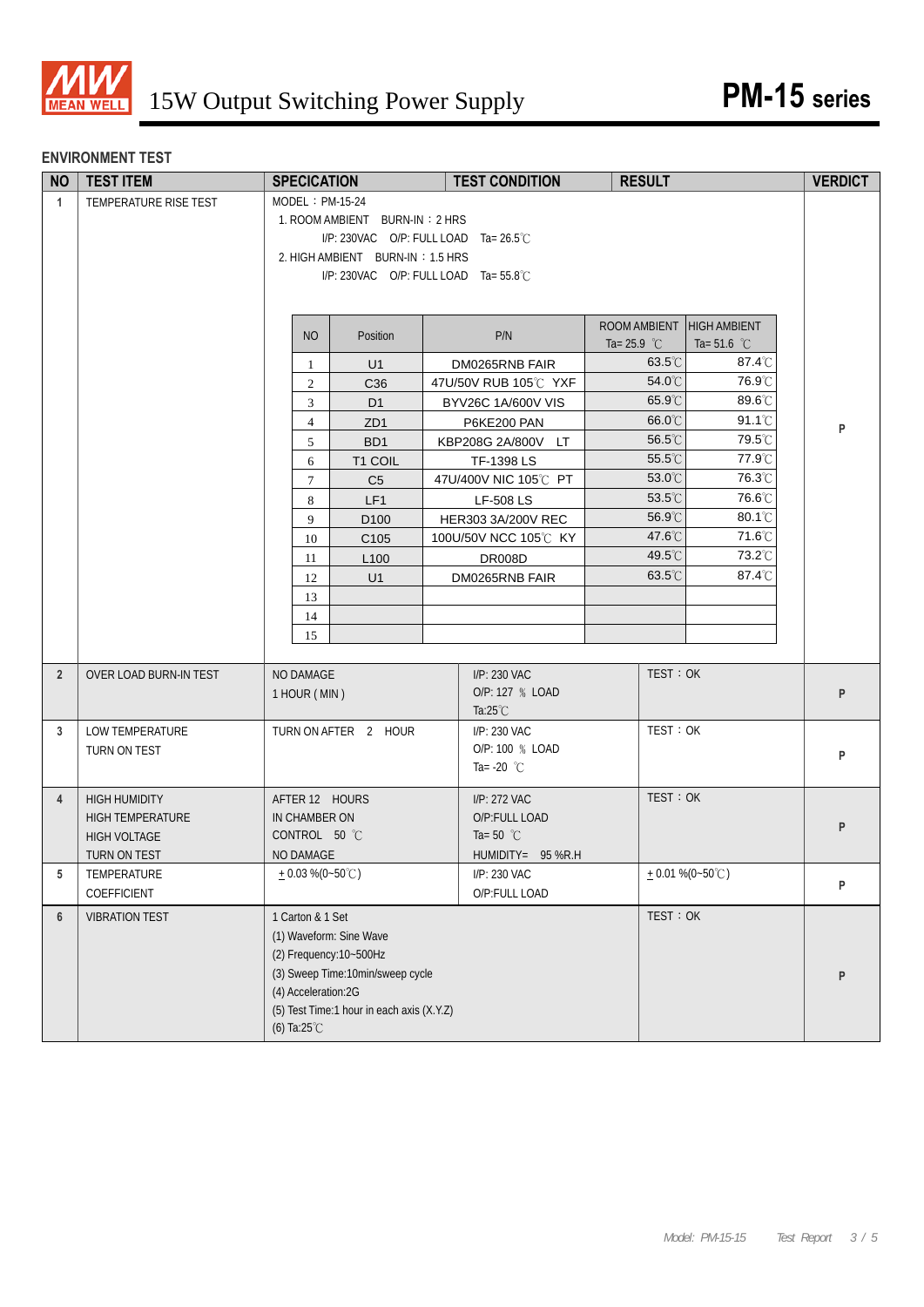

## **SAFETY TEST**

| <b>NO</b>      | <b>TEST ITEM</b>            | <b>SPECICATION</b>                                   | <b>TEST CONDITION</b>                                  | <b>RESULT</b> |                 |    | <b>VERDICT</b> |
|----------------|-----------------------------|------------------------------------------------------|--------------------------------------------------------|---------------|-----------------|----|----------------|
|                | WITHSTAND VOLTAGE           | I/P-O/P: 4 KVAC/min                                  | I/P-O/P: 4.4 KVAC/min<br>Ta:25 $°C$                    | $I/P-O/P$ :   | 0.86            | mA | P              |
|                |                             |                                                      |                                                        | NO DAMAGE     |                 |    |                |
| $\overline{2}$ | <b>ISOLATION RESISTANCE</b> | $I/P$ -O/P:500VDC>100M $\Omega$                      | $I/P$ -O/P:<br><b>VDC</b><br>500<br>Ta: $25^{\circ}$ C | $I/P-O/P$ :   | 30 <sup>°</sup> | GΩ | P              |
|                |                             |                                                      |                                                        | NO DAMAGE     |                 |    |                |
| 3              | APPROVAL                    | TUV: Certificate NO : TA 50079957<br>UL: File $NO$ : |                                                        |               |                 |    | P              |

#### **E.M.C TEST**

| <b>NO</b>      | <b>TEST ITEM</b>                              | <b>SPECICATION</b>                                     | <b>TEST CONDITION</b>                                          | <b>RESULT</b>                        | <b>VERDICT</b> |
|----------------|-----------------------------------------------|--------------------------------------------------------|----------------------------------------------------------------|--------------------------------------|----------------|
|                | <b>HARMONIC</b>                               | EN61000-3-2<br><b>CLASS A</b>                          | I/P: 230 VAC/50HZ<br>O/P:FULL LOAD<br>Ta: $25^{\circ}$ C       | PASS                                 | P              |
| $\overline{2}$ | CONDUCTION                                    | EN55022 EN55011<br><b>CLASS B</b>                      | I/P: 230 VAC (50HZ)<br>O/P:FULL/50% LOAD<br>Ta: $25^{\circ}$ C | <b>PASS</b><br>Test by certified Lab | P              |
| 3              | <b>RADIATION</b>                              | EN55022 EN55011<br><b>CLASS B</b>                      | I/P: 230 VAC (50HZ)<br>O/P:FULL LOAD<br>Ta: $25^{\circ}$ C     | PASS<br>Test by certified Lab        | P              |
| 4              | E.S.D                                         | EN61000-4-2<br><b>MEDICAL</b><br>AIR:8KV / Contact:6KV | I/P: 230 VAC/50HZ<br>O/P:FULL LOAD<br>Ta: $25^{\circ}$ C       | CRITERIA A                           | P              |
| 5              | E.F.T                                         | EN61000-4-4<br><b>MEDICAL</b><br><b>INPUT: 2KV</b>     | I/P: 230 VAC/50HZ<br>O/P:FULL LOAD<br>Ta: $25^{\circ}$ C       | CRITERIA A                           | P              |
| 6              | <b>SURGE</b>                                  | IEC61000-4-5<br><b>MEDICAL</b><br>$L-N:2$ KV           | I/P: 230 VAC/50HZ<br>O/P:FULL LOAD<br>Ta: $25^{\circ}$ C       | CRITERIA A                           | P              |
| $\overline{7}$ | Test by certified Lab $&$ Test Report Prepare |                                                        |                                                                |                                      |                |

### **M.T.B.F & LIFE CYCLE CALCULATION**

| <b>NC</b> | <b>TEST ITEM</b> | <b>SPECICATION</b>                          | <b>TEST CONDITION</b>                                   | <b>RESULT</b> | <b>VERDICT</b> |  |  |
|-----------|------------------|---------------------------------------------|---------------------------------------------------------|---------------|----------------|--|--|
|           | CAPACITOR        | SUPPOSE C105 IS THE MOST CRITICAL COMPONENT |                                                         |               |                |  |  |
|           | LIFE CYCLE       | I/P: 230VAC                                 | O/P:FULL LOAD Ta= 25 °C LIFE TIME= 494384 HRS           |               |                |  |  |
|           |                  | I/P: 230VAC                                 | O/P:FULL LOAD $Ta = 50^{\circ}$ C LIFE TIME= 126222 HRS |               |                |  |  |
|           | MTBF             | MIL-HDBK-217F NOTICES2 PARTS COUNT          |                                                         |               |                |  |  |
|           |                  | TOTAL FAILURE RATE: 499.7KHRS               |                                                         |               |                |  |  |